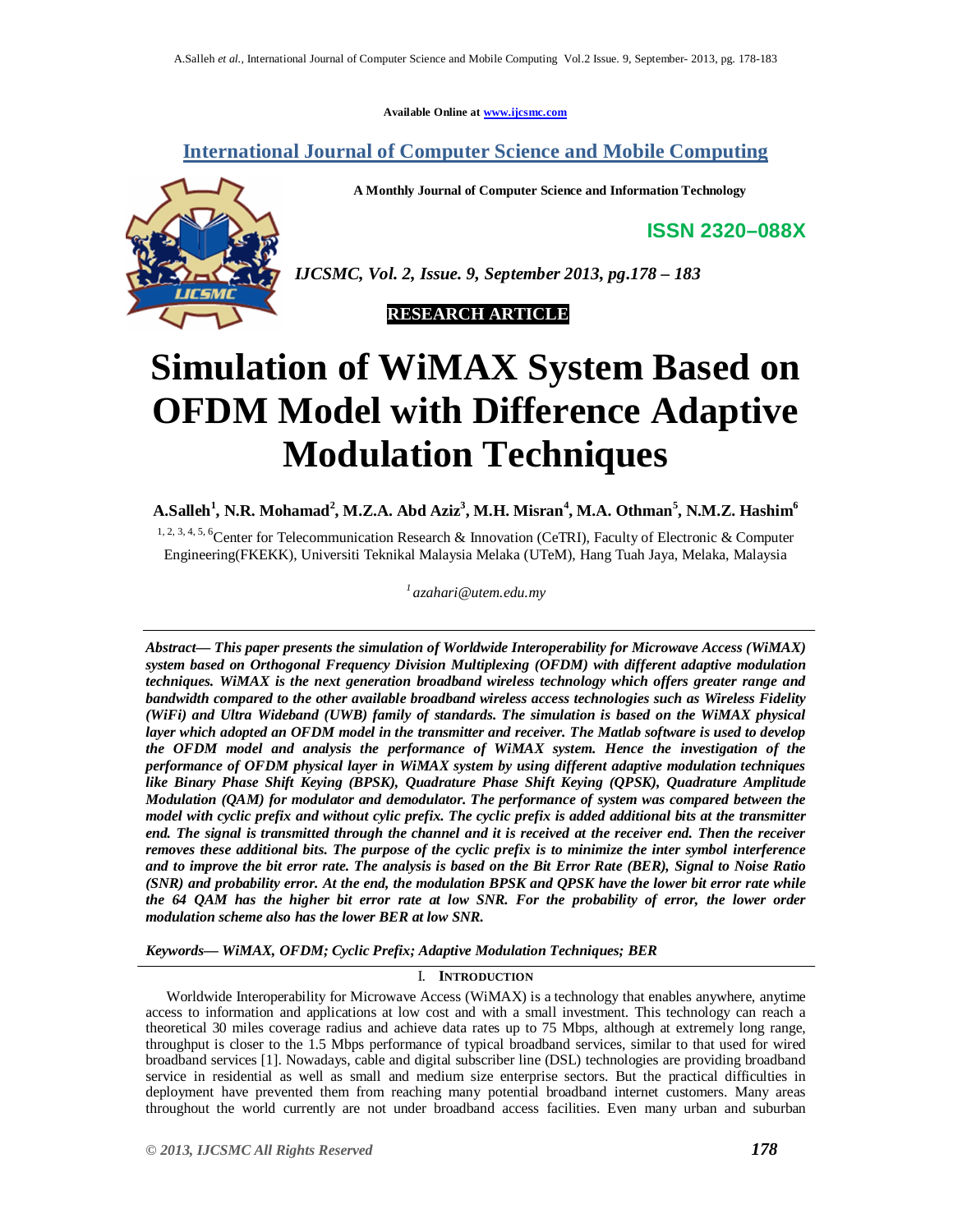locations may not be served by DSL connectivity as it can only reach about three miles from the central office switch. The WiFi standard broadband connection may solve this problem a bit but not possible in everywhere due to coverage limitations. WiFi networks have limited range. A typical WiFi home router might have a range of 45 m (150 ft) indoors and 90 m (300 ft) outdoors. The metropolitan area wireless standard which is called WiMAX can solve these limitations [2]. WiMAX can operate in both Line-Of-Sight (LOS) and Non-Line-Of-Sight (NLOS) environments. WiMAX uses Orthogonal Frequency Division Multiplexing (OFDM) in its physical layer and the OFDM uses adaptive modulation techniques [3]. WiMAX protocol stack layer has physical layer and MAC layer as shown in Fig. 1. Physical layer set up the connection between the communicating devices and is responsible for transmitting the bit sequence. It also defines the type of modulation and demodulation as well as transmission power. The WiMAX physical layer is based on OFDM technique. The MAC layer is to provide an interface between the physical layer and the upper transport layer.

In wireless communication, the concept of parallel transmission of symbols is applied to achieve high throughput and better transmission quality. Orthogonal Frequency Division Multiplexing (OFDM) is one of the techniques for parallel transmission. The idea of OFDM is to split the total transmission bandwidth into a number of orthogonal sub carriers in order to transmit the symbols using these sub carriers in parallel [4]. Each smaller data stream is then mapped to individual data sub-carrier and modulated using some sorts of Phase Shift Keying (PSK) or Quadrature Amplitude Modulation (QAM) such as QPSK, 16-QAM, 64-QAM. OFDM needs less



Fig. 1: WiMAX physical and MAC layer architecture

bandwidth than Frequency Division Multiplexing (FDM) to carry the same amount of information which translates to higher spectral efficiency. Besides a high spectral efficiency, an OFDM system such as WiMAX is more suitable in NLOS environment. It can efficiently overcome interference and frequency-selective fading caused by multipath because equalizing is done on a subset of sub-carriers instead of a single broader carrier. The effect of Inter Symbol Interference (ISI) is suppressed by virtue of a longer symbol period of the parallel OFDM sub-carriers than a single carrier system and the use of a cyclic prefix (CP) [5]. This makes an OFDM ideal to handle the mobile wireless environment because OFDM achieves more spectral efficiency.

Many methods are proposed to combat the multipath effects in wireless communication. OFDM is the one of the solutions to combat Inter Symbol Interference (ISI) are multi carrier modulation for data transmission [5-7]. OFDM is better than Code Division Multiple Access (CDMA) which is mostly incorporated in existing 3G systems [5], [6]. The aim of OFDM is to divide the wide frequency selectivity of fading channels into multiple flat fading channels [6]. WiMAX uses a special type of modulation technique which is a mixture of ASK and PSK with a new name called Quadrature Amplitude Modulation (QAM). In QAM, amplitude and phase changes at the same time. Different types of QAM are available for WiMAX networks depending on throughput and range. 64 QAM has higher throughput but the lower range whereas 16 QAM has lower throughput but higher range to cover from the BS. WiMAX has the freedom to select Quadrature Phase Shift Keying (QPSK) and QAM as its modulation techniques depending on the situation.

#### II. **DESIGN METHODOLOGY**

The focus of the WiMAX development in the Matlab software is based on the adaptive modulation techniques. Fig. 2 shows the specification of the system. The OFDM model consists of basic model (without cyclic prefx) and model with cyclic prefix. Fig. 3 shows the OFDM simple model which the data stream is first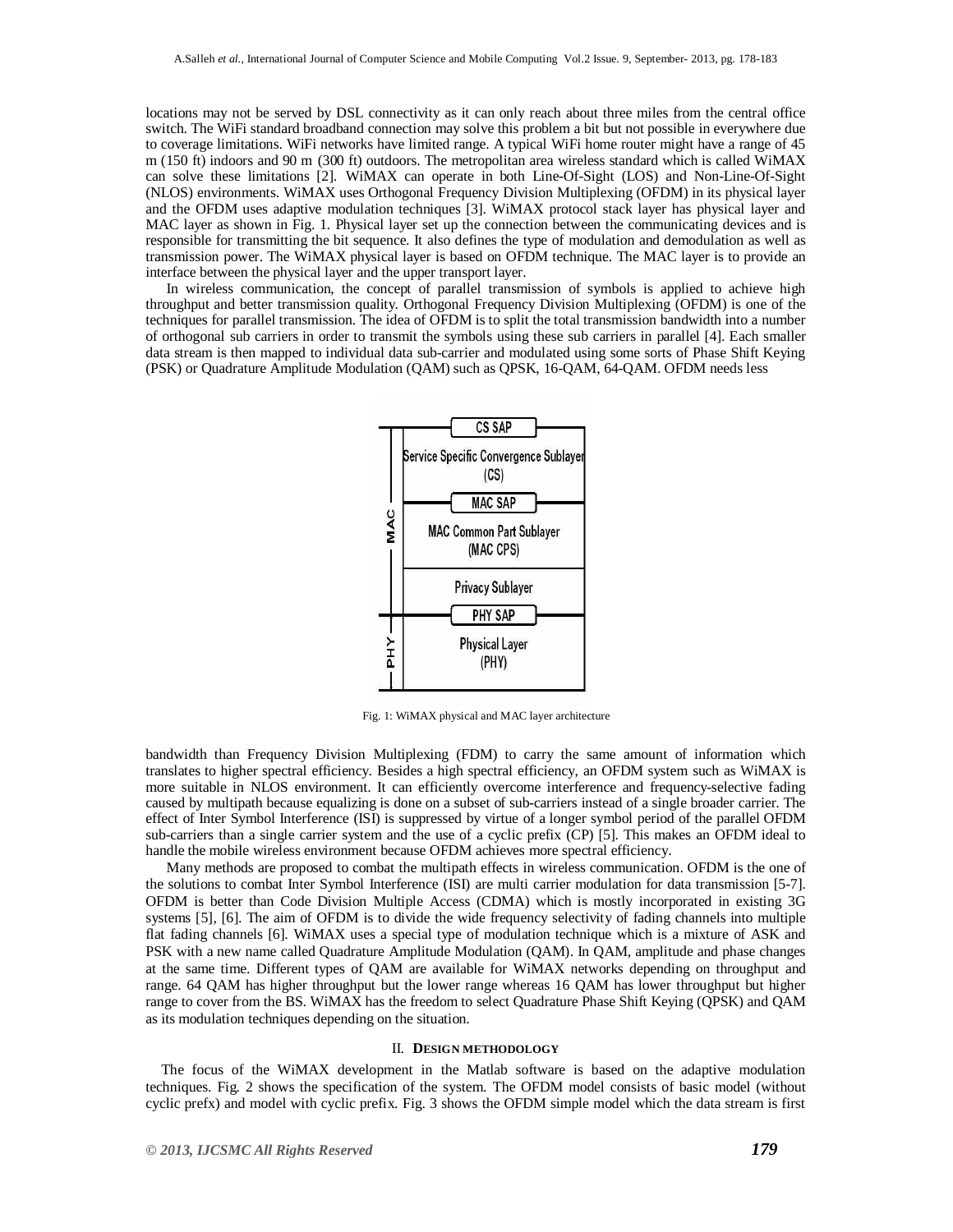subdivided into a number of sub-streams where each one has to be modulated over a separate carrier signal, called sub carriers. The data bits are directly mapped to the complex modulation symbols by using adaptive modulation techniques which are BPSK, QPSK, 16-QAM or 64-QAM. The resulting modulated signals are then multiplexed before their transmission by applying the Inverse Fast Fourier Transform (IFFT). Thus the multiplexed signal passes through the AWGN channel. In the receiver, OFDM symbols are detected by using adaptive modulation techniques detector and sub carriers are demodulated by the FFT, which is the reverse operation of the IFFT. The values are then de-mapped into binary values and finally parallel to serial converter converts the binary values to the serial and sends out the information bits. For the second model in the Fig. 4, it uses the concept of cyclic prefix that adds additional bits at the transmitter end and then the receiver removes these additional bits in order to minimize the inter symbol interference, improve the bit error rate and reduce the power spectrum.



Fig. 2: Specification of WiMAX system



Fig. 3: OFDM Basic Model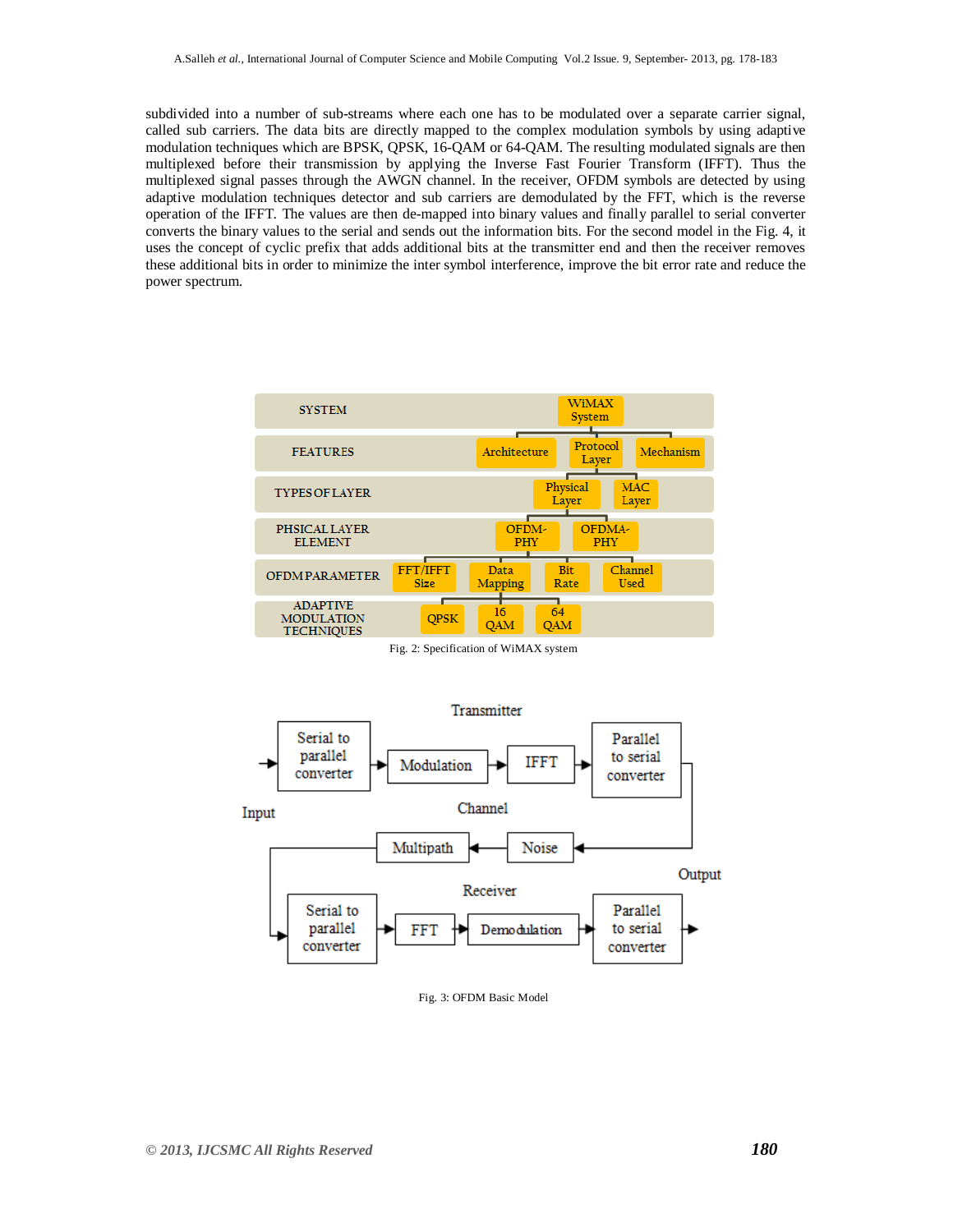

Fig. 4: OFDM Model with Cyclic Prefix

#### III. **RESULT AND ANALYSIS**

The simulation of WiMAX system is done by using MATLAB software. The result is based on the BER, SNR and probability of error. The graph BER vs SNR for the basic OFDM model is shown in Fig. 5 which that at the low SNR, modulation BPSK and QPSK have the lower value of BER and 64-QAM has the higher value of BER while 16-QAM is in the middle. At the lower BER, the modulation 64-QAM has the higher value of SNR then followed by 16-QAM, QPSK and BPSK. The BPSK and QPSK are the best modulation techniques for noisy condition compared to 16-QAM and 64-QAM. Fig. 6 shows the BER vs SNR for OFDM model with cyclic prefix. Performance of modulation scheme is similar compared to the OFDM model without cyclic prefix but have a little improvement of SNR value which the quality of signal is better than the basic OFDM model for all modulation schemes. As the SNR is very good near the base station, higher order modulation scheme is used in this area to increase the throughput. However, in areas close to the cell boundary that is further from the base station, the SNR is normally poor. So, the system steps down to a lower order modulation scheme to maintain the connection quality and link stability. The WiMAX system is switched to the decrease order modulation scheme when the distance is increased to keep the connection between base stations and the user or receiver.

Fig. 7 shows that the probability of error for all modulation which is inversely proportional to the SNR. The probability of error decrease as the signal to noise ratio is increased where the probability of error is higher for 64-QAM and then followed by 16-QAM, QPSK and BPSK. So, the higher order modulation scheme does not suitable in the noisy condition rather than lower order modulation scheme. The lower order modulation scheme is the suitable modulation technique at the noisy condition cause of the lower value BER at low SNR. The probability of error is the cause of the noise and fading introducing some error during the process and also due to the cable losses at transmitter and receiver. Based on the weather, interference in the signal and the client distance, the Base Station dynamically selects the modulation scheme. When the link quality is high, WiMAX uses highest modulation with a low coding scheme that increases the system capacity. While the signal has to travel a long distance and experiencing fading, WiMAX can easily shift to the lower order modulation with higher coding scheme. This kind of adaptive modulation gives WiMAX more stable links and good connection quality.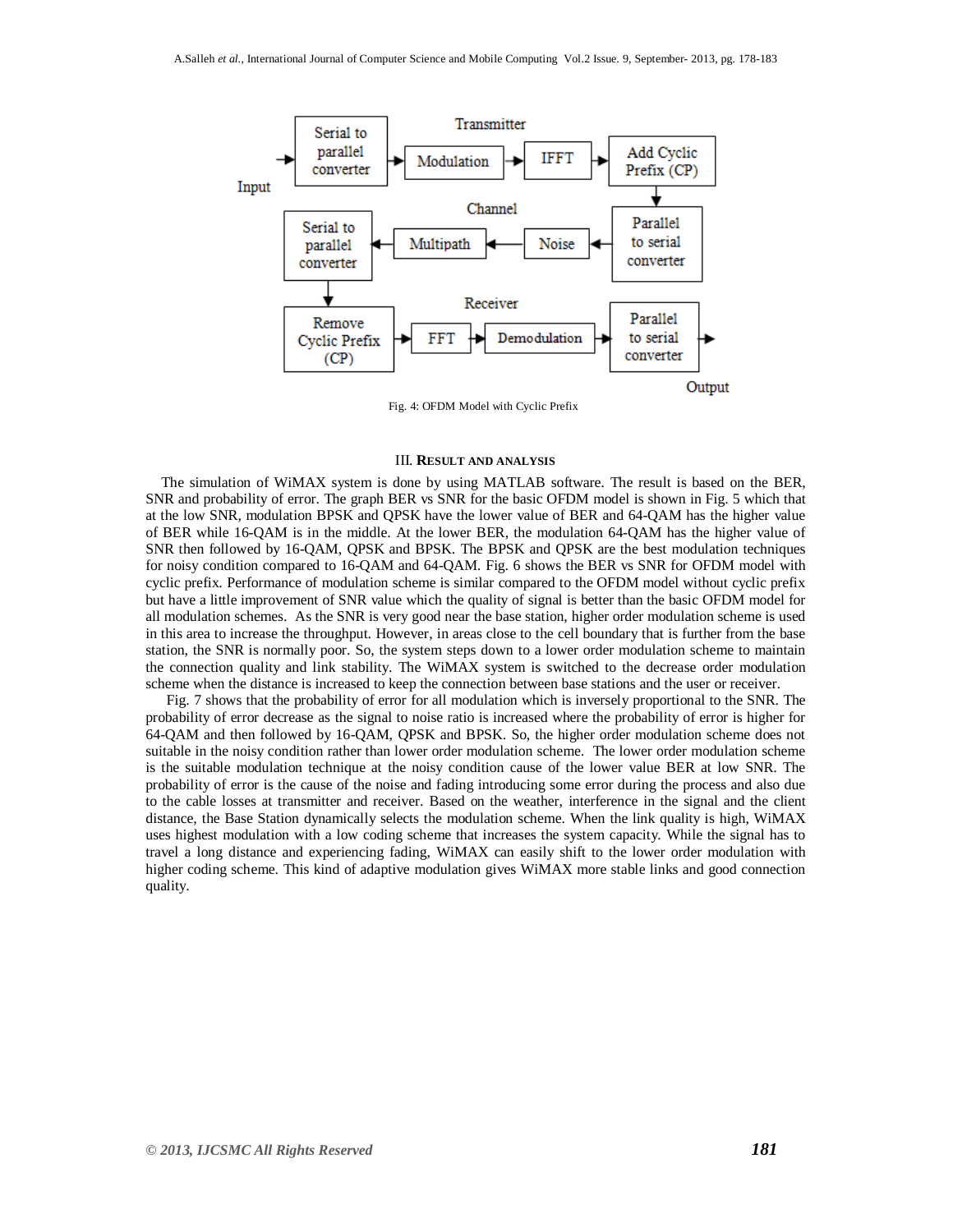









Fig. 7: Probability of error